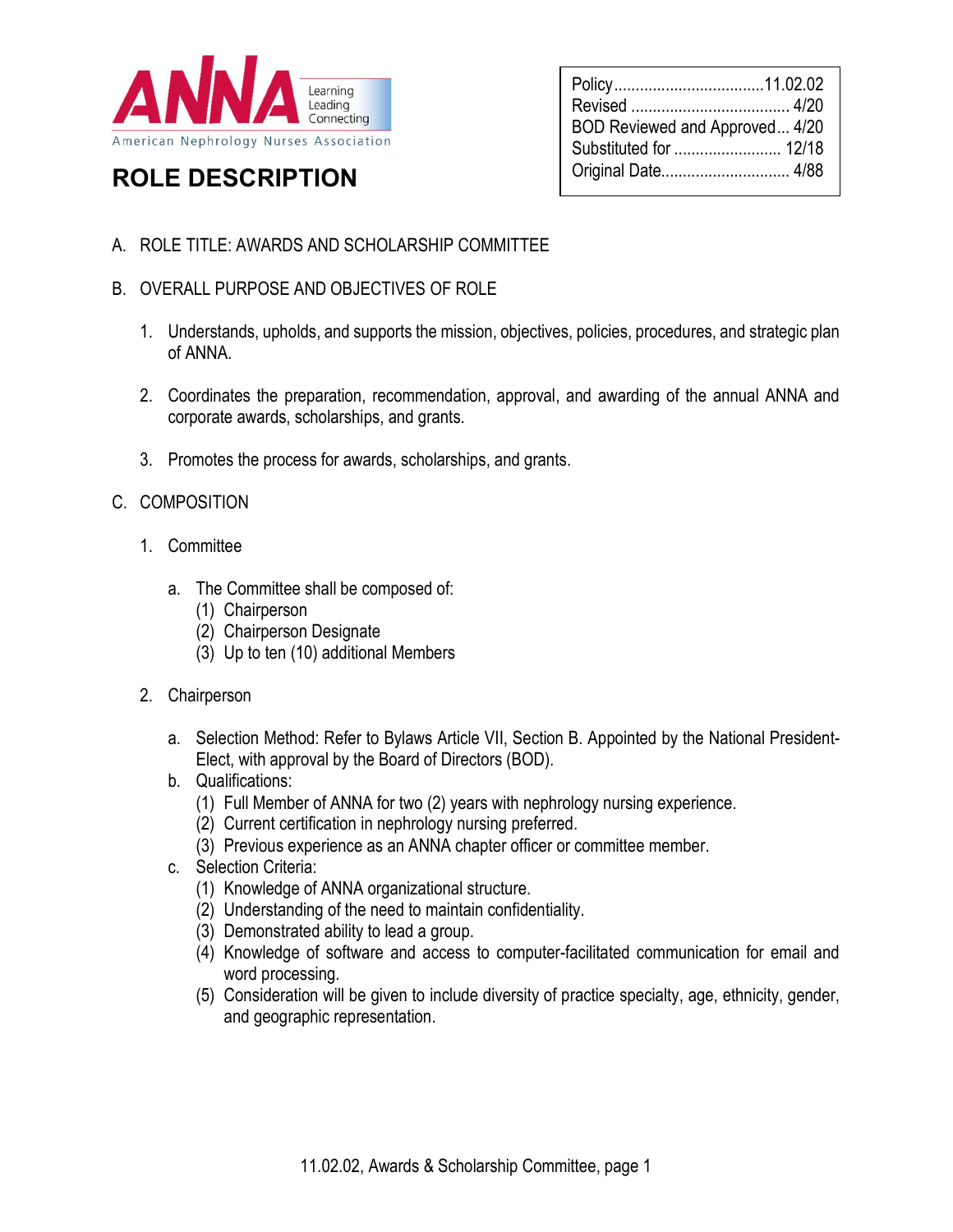- 3. Chairperson Designate
	- a. Selection Method: Refer to Bylaws Article VII, Section B. Appointed by the National President-Elect, with approval by the BOD.
	- b. Qualifications:
		- (1) Full Member of ANNA for two (2) years with nephrology nursing experience.
		- (2) Current certification in nephrology nursing preferred.
		- (3) Previous experience as an ANNA chapter officer or committee member.
	- c. Selection Criteria:
		- (1) Knowledge of ANNA organizational structure.
		- (2) Understanding of the need to maintain confidentiality.
		- (3) Demonstrated ability to lead a group.
		- (4) Knowledge of software and access to computer-facilitated communication for email and word processing.
		- (5) Consideration will be given to include diversity of practice specialty, age, ethnicity, gender, and geographic representation.
- 4. Committee Members
	- a. Selection Method: Selected by the Chairperson.
	- b. Qualifications:
		- (1) Full Member of ANNA for one (1) year.
		- (2) Current certification in nephrology nursing preferred.
	- c. Selection Criteria:
		- (1) Understanding of the need to maintain confidentiality.
		- (2) Knowledge of software and access to computer-facilitated communication for email and word processing.
		- (3) Consideration will be given to include diversity of practice specialty, age, ethnicity, gender, and geographic representation.
	- d. Number of Committee Members: A minimum of twelve (12) members including the Chairperson Designate.
- D. TENURE
	- 1. The Chairperson is appointed to serve a two (2) year term one (1) year as Chairperson Designate, followed by one (1) year as Chairperson. May be reappointed.
	- 2. Committee Members are appointed for a term of two (2) years with an optional reappointment of one (1) or two (2) years, at which time the member must rotate off the committee for at least one (1) year.

# E. GOVERNED BY CONSTITUTION AND/OR BYLAWS

Article V & Article VII.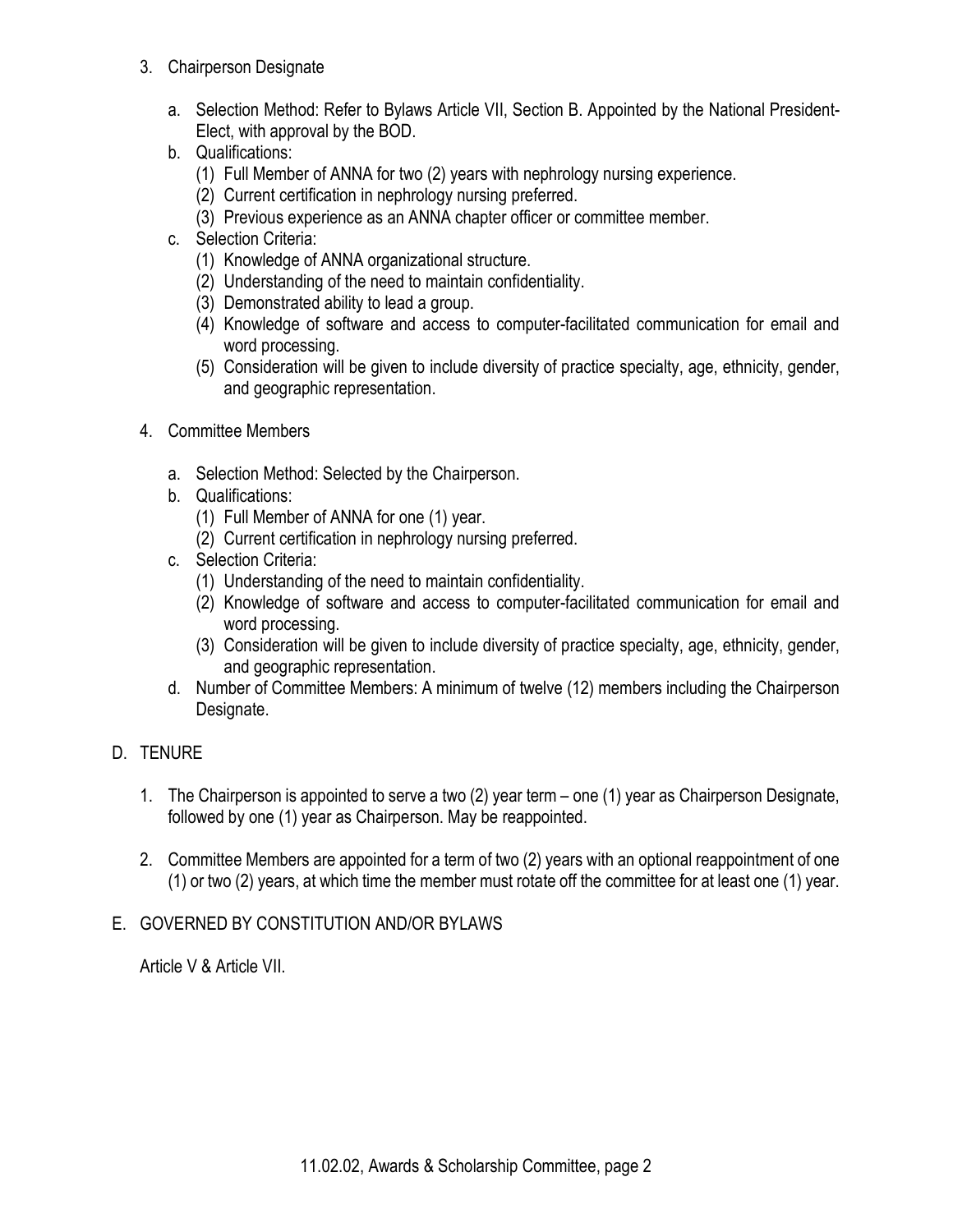## F. ATTENDANCE EXPECTED AT THE FOLLOWING MEETINGS:

- 1. Chairperson
	- a. National Symposium (outgoing).
	- b. Orientation Webinar as required by the President-Elect (incoming/midterm).
	- c. Committee conference calls.
	- d. Research Committee conference calls as requested.
	- e. Own local ANNA chapter meetings.
- 2. Chairperson Designate
	- a. Orientation Webinar as required by the President-Elect (incoming).
	- b. Committee conference calls.
	- c. Own local ANNA chapter meetings.
- 3. Committee Members
	- a. Committee conference calls.
	- b. Own local ANNA chapter meetings.
- \* NOTE Complimentary registration and/or expense reimbursement to ANNA meetings is provided per Policy & Procedure 4.18, Complimentary Registration and Expense Reimbursement for ANNA Meetings, and Policy & Procedure 4.19, Withdrawal of Complimentary Registration and Expense Reimbursement to ANNA Meetings for Non-Functional Committee Member.

### G. RESPONSIBILITIES OF CHAIRPERSON

- 1. Understands, upholds, and supports the mission, objectives, policies, procedures, and strategic plan of ANNA.
	- a. Serves as a standing Committee Chairperson.
		- (1) Ensures development, revision, and implementation of annual action plan, congruent with the Nephrology Nursing Scope and Standards of Practice, to promote the strategic plan.
		- (2) Obtains input from the Board Liaison and appoints committee members.
		- (3) Provides meeting and conference call schedule at the beginning of the fiscal year.
		- (4) Disseminates information as needed, including but not limited to agendas, meeting minutes, conference call information, background information, articles, and other information as requested.
		- (5) Conducts meetings keeping agenda on track and honoring time commitments.
		- (6) Provides the following for ANNA Update:
			- Annual Report
			- Additional articles as needed or otherwise requested
		- (7) Reviews role description of position as requested and proposes changes to the National Secretary.
		- (8) Reviews policies and procedures pertinent to the position as requested and proposes changes to the National Secretary.
		- (9) Submits written status report prior to BOD meetings and as requested to the Board Liaison. Notifies the Board Liaison immediately of significant changes or problems.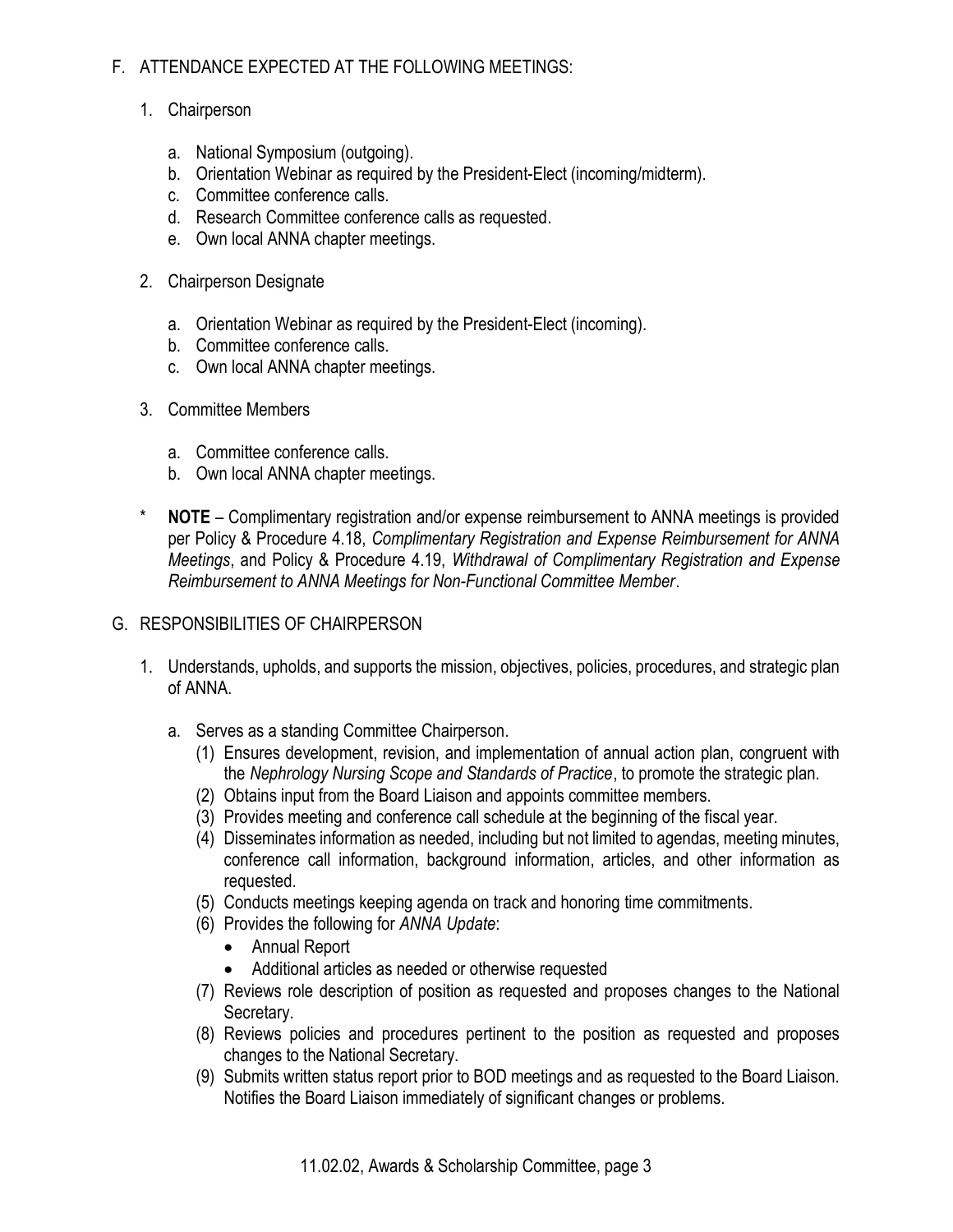- (10)Submits yearly budget and budget for special projects to the National Treasurer. Follows all budget guidelines as directed by ANNA Policy & Procedure.
- (11)Reviews, evaluates, and responds to all materials received.
- (12)Prepares and presents ideas, problems, solutions, or programs of organizational and professional interest to the Board Liaison for consideration.
- (13)Assumes responsibilities delegated to him/her by the National President or BOD.
- b. Recognizes and advises the Board Liaison of changing outside influences which may influence the decisions of the BOD.
- c. Maintains a collaborative relationship with the Research Committee Chairperson.
- 2. Coordinates the preparation, recommendation, approval, and awarding of the annual ANNA awards, scholarships, and grants.
	- a. Recommends the criteria and procedure for new awards, scholarships, and grants as appropriate to the BOD.
	- b. Identifies timelines and deadlines for calendar.
	- c. Coordinates the selection of recipients according to the defined procedures for each award. This includes working with the Research Committee Chairperson for all research related grants and awards.
	- d. Participates in the presentation of awards, scholarships, and grants at the National Symposium.
- 3. Promotes the award process.
	- a. Coordinates the display of award projects for the ANNA booth at the National Symposium.
	- b. Writes articles for the ANNA Update and other association publications.
	- c. Writes letters to the leaders of ANNA to encourage award applications and nominations.
- 4. Mentors and orients the Chairperson Designate.
- H. RESPONSIBILITIES OF CHAIR DESIGNATE
	- 1. Understands, upholds, and supports the mission, objectives, policies, procedures, and strategic plan of ANNA.
	- 2. Assists the Chairperson in review and revision of policies and procedures.
	- 3. Assists the Chairperson in selection of the annual award recipients according to defined procedures for each award.
	- 4. Assumes responsibilities delegated by the Chairperson.
	- 5. Observes confidentiality in review of nominations.
	- 6. Reviews and offers suggestions for change of strategic plan and action plan and assists in its' implementation.
	- 7. Participates in orientation to the role of Chairperson.
	- 8. Assumes role of Chairperson after National Symposium.